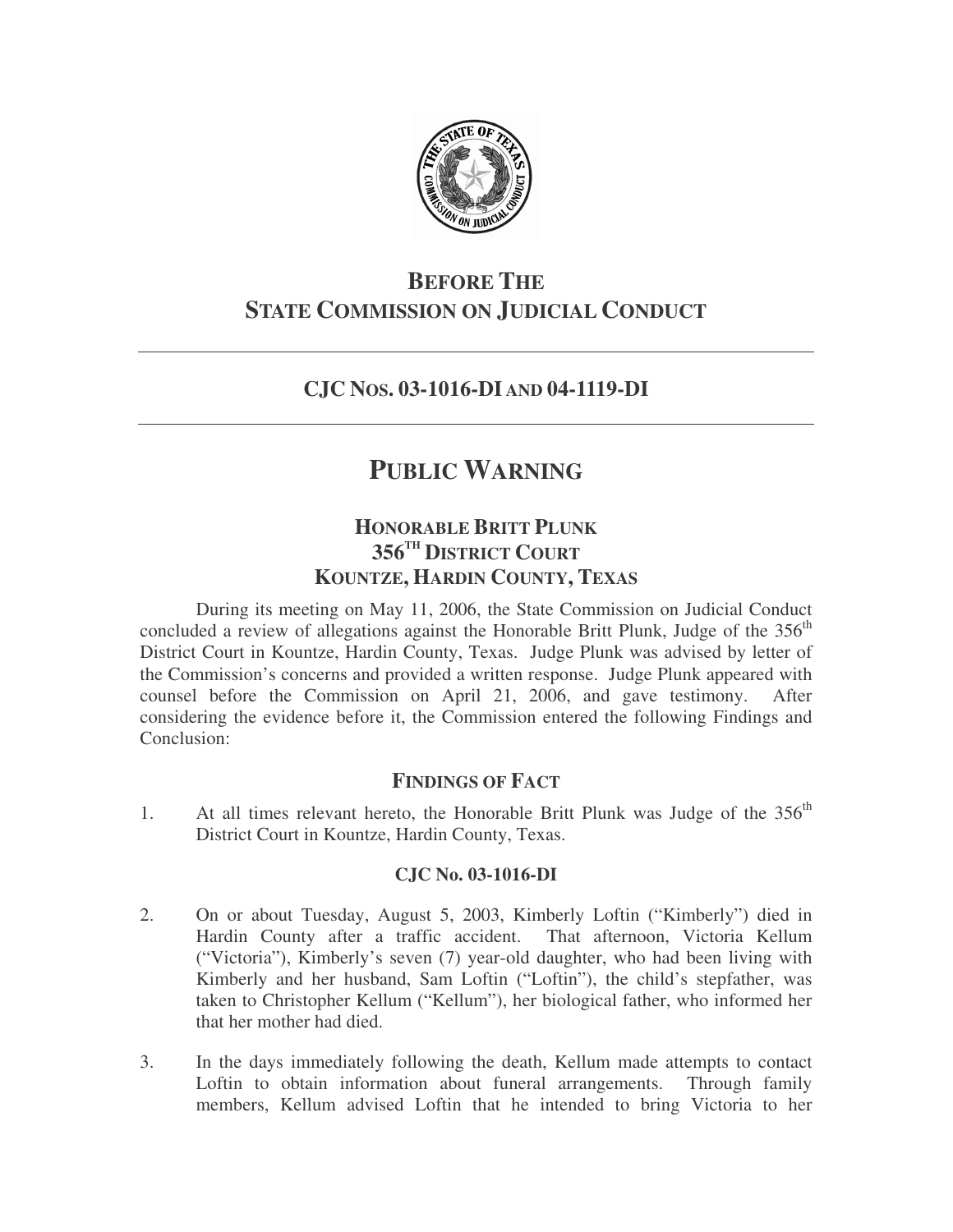mother's funeral, but did not want his daughter to attend the wake or visitation, which he thought might be too traumatic for the child.

- 4. On the evening of Thursday, August 7, 2003, Kellum and his wife made arrangements to have Victoria's hair done at a local salon in preparation for her mother's funeral scheduled for 10 a.m. the following morning.
- 5. Believing Kellum was not going to allow Victoria to attend the funeral, Loftin retained the legal services of Rebecca Walton ("Walton"), a local family law attorney and Assistant Hardin County Attorney, to gain custody of the child. Walton is also the daughter of Judge Plunk's court coordinator, Rita Peterson ("Peterson").
- 6. On the afternoon of August 7, 2003, Walton contacted Judge Plunk to determine his availability to sign an order granting emergency relief as to a child. Judge Plunk advised Walton that he would be completing some paperwork at the courthouse later that evening and would be available at that time if she still needed him.
- 7. At approximately 7 p.m. on August 7, 2003, Judge Plunk met with Walton in his courtroom at which time the attorney presented him with an Original Petition in Suit Affecting the Parent-Child Relationship, a Temporary Restraining Order and Order Setting Hearing for Temporary Orders, a Motion for Issuance of Writ of Attachment and an Order for Issuance of Writ of Attachment.
- 8. According to these court filings, Loftin was seeking to obtain immediate temporary custody and possession of Victoria, away from her father, Kellum, in order to take the child to her mother's funeral the next morning.
- 9. In support of the Petition and Request for Temporary Restraining Order, Loftin provided an affidavit that stated as the basis for the claim of "immediate and irreparable injury, loss or damage" to the child that Kellum would not allow Victoria to attend her mother's funeral.
- 10. Believing that it was tragic for Kellum not to allow his daughter to attend her mother's funeral, Judge Plunk signed the Temporary Restraining Order and issued a Writ of Attachment for the child, who was to be taken from Kellum and immediately turned over to her stepfather, Loftin, as he waited at the courthouse.
- 11. At approximately 8:55 p.m. that evening, two Hardin County Constables and a Hardin County Juvenile Detention Officer arrived at the hair salon where Victoria was getting her hair done for her mother's funeral. After serving Kellum's wife with the Writ of Attachment, the officers took the child into their custody and delivered her to her stepfather, Loftin.
- 12. On or about Tuesday, August 12, 2003, following the funeral, Victoria was returned to her father, Kellum.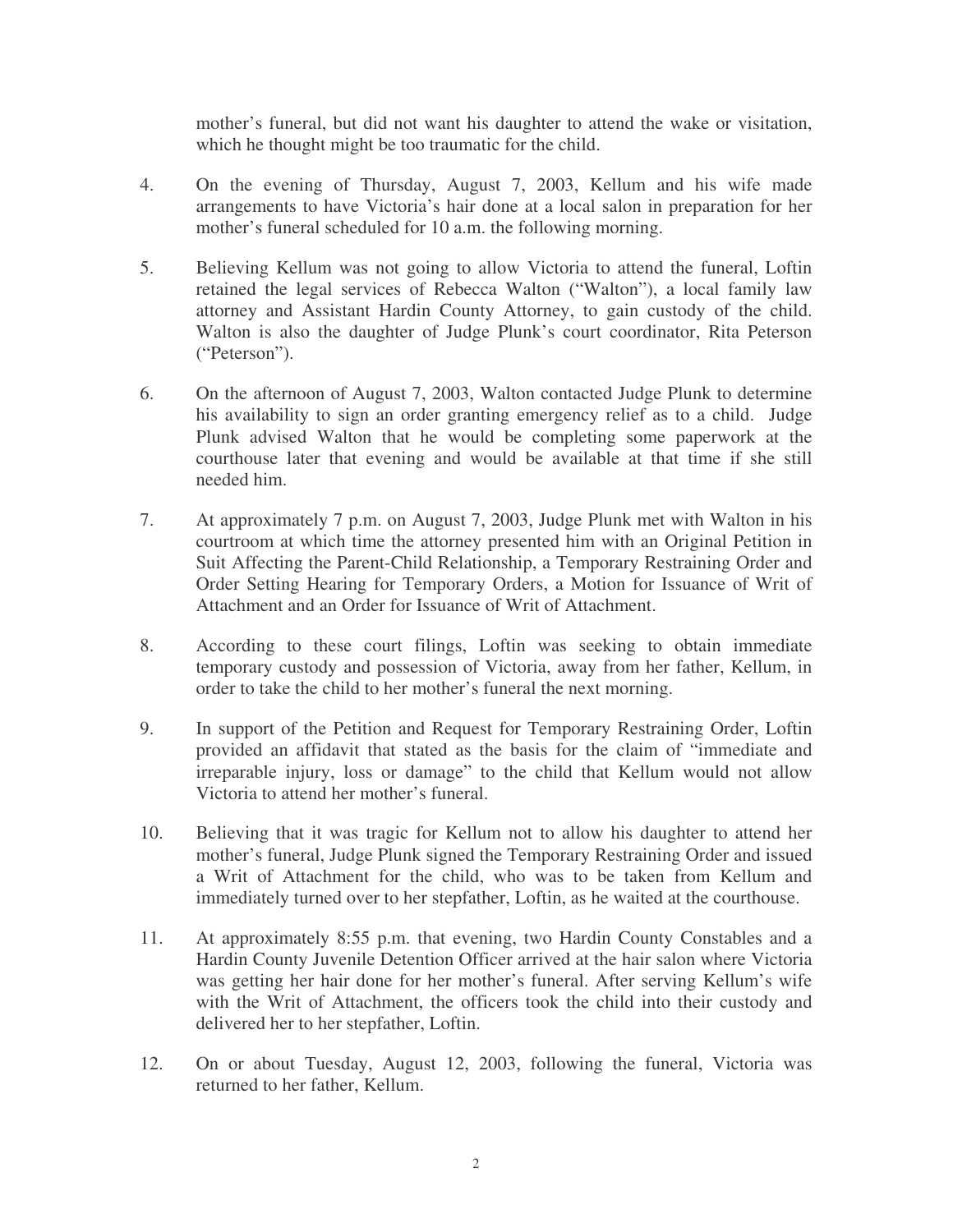- 13. Kellum, who had retained an attorney to represent him in the matter, filed a Motion to Recuse Judge Plunk from presiding over any other proceedings in the case.
- 14. On or about August 21, 2003, a visiting judge arrived at the Hardin County courthouse to hold a hearing on the Motion to Recuse; however, the parties reached an agreement and the motion was withdrawn.
- 15. On or about November 19, 2003, Judge Plunk granted Loftin's Motion for Nonsuit dismissing the case.
- 16. According to Judge Plunk, he has known Peterson for over thirty (30) years and has known Peterson's daughter, Walton, her entire life. Peterson has been employed as his court coordinator since April 1995. Walton regularly appears in his court, both as Assistant County Attorney and as a private family law practitioner.

#### **CJC No. 04-1119-DI**

- 17. On or about July 26, 2004, Judge Plunk presided over a motion for enforcement hearing regarding *In the Matter of Johnson*, Cause No. 43,032.
- 18. On the Friday before the Monday hearing, Myrna Davila Gregory ("Gregory"), the Houston attorney representing the movant in the case, was advised by her client that he had concerns about Judge Plunk's ability to be fair and impartial due to the judge's relationship with opposing counsel, Walton, the daughter of the judge's court coordinator.
- 19. Based upon her client's concerns, Gregory immediately prepared a motion seeking to recuse Judge Plunk from the case. Gregory attempted to contact Walton prior to filing the motion, but was unsuccessful. Gregory faxed the Motion to Recuse to the court and to Walton that same afternoon.
- 20. At the commencement of the enforcement hearing on July  $26<sup>th</sup>$ , Judge Plunk advised Gregory that he would not voluntarily recuse himself from the case and would have another judge hear her motion because "this is an issue that has been raised before. It's been litigated before."<sup>1</sup>
- 21. Judge Plunk then stated "since this has been litigated many times before, Ms. Walton may want to file some sort of motion for sanctions after this; and I will seriously consider any sort of motion."
- 22. Shortly thereafter, Walton filed a response to the Motion to Recuse on behalf of her client seeking sanctions against Gregory and/or her client.
- 23. In the Response to the Motion to Recuse, Walton states that she "has practiced in Judge Plunk's court for more than 10 years and [Walton's] mother has been

<sup>&</sup>lt;sup>1</sup> In his testimony before the Commission, however, Judge Plunk stated that prior to the filing of Gregory's motion, the issue of his recusal and his relationship with Walton had never been raised in the *Johnson* case.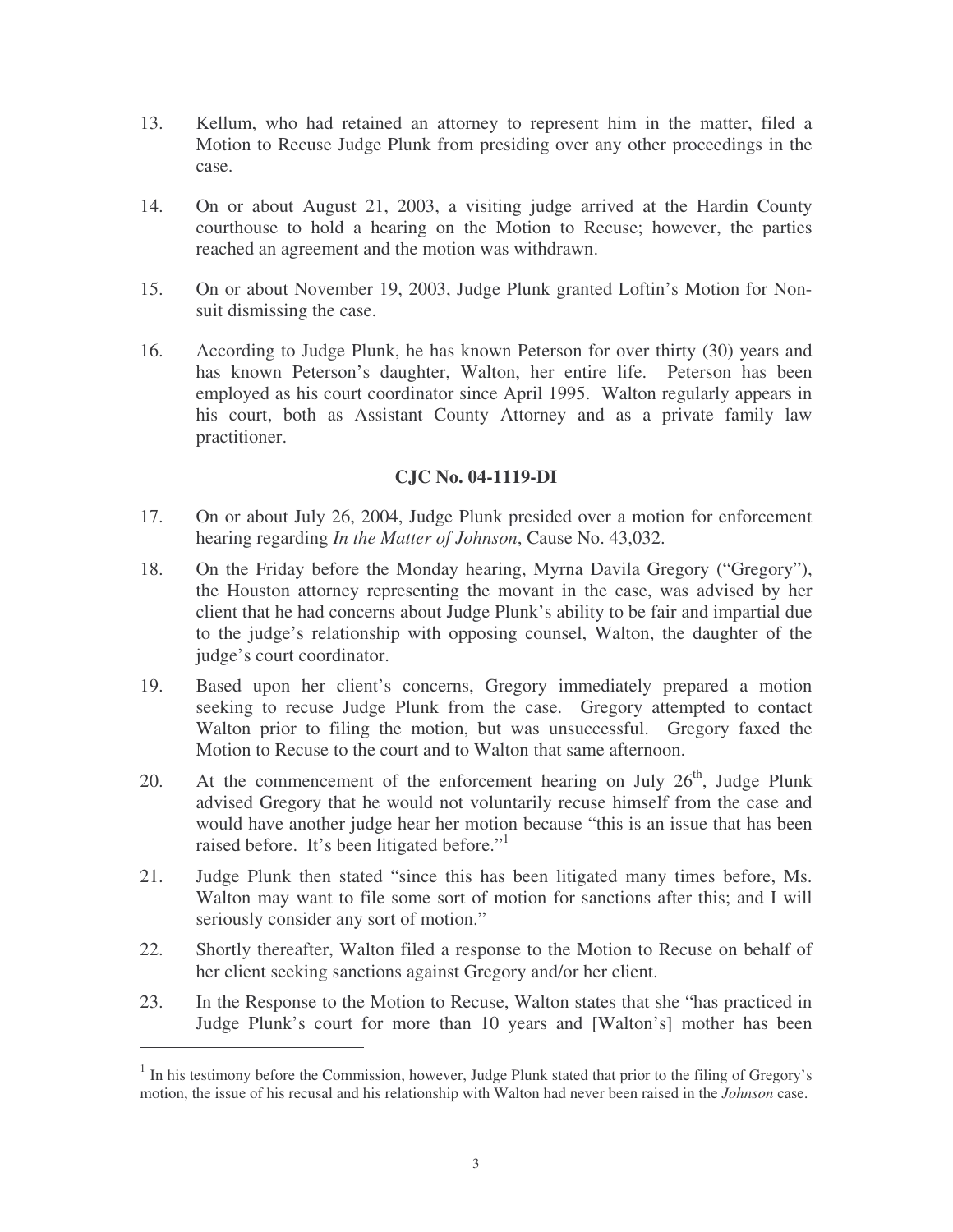employed by the 365<sup>th</sup> Judicial District Court for a period of at least 9 years and there has been no favoritism shown in any case being heard by the Honorable Britt Plunk."

24. On or about July 29, 2004, a visiting judge denied the Motion to Recuse and the Motion for Sanctions.

#### **RELEVANT STANDARDS**

- 1. Canon 2B of the Texas Code of Judicial Conduct states, in pertinent part: "A judge shall not allow any relationship to influence judicial conduct or judgment."
- 2. Canon 3B(4) of the Texas Code of Judicial Conduct states, in pertinent part: "A judge shall be patient, dignified and courteous to litigants, jurors, witnesses, lawyers and others with whom the judge deals in an official capacity,  $\dots$ ."

#### **CONCLUSION**

The Commission concludes from the facts and evidence presented that Judge Plunk's close relationship with opposing counsel, Rebecca Walton, the daughter of his longtime court coordinator, influenced his conduct and judgment in both of the cases described above, causing litigants and their counsel to form legitimate concerns that the judge would not be fair, neutral, and impartial in proceedings involving Walton. Because of this relationship, Judge Plunk failed to diligently review and question the pleadings presented to him by Walton, which effectively deprived a father of possession and custody of his child on the eve of her mother's funeral, without any opportunity for a hearing to determine whether the representations made by Loftin were true or what was in the best interests of the child. In taking this action, the Commission declines to address whether the judge acted within his legal authority to enter the orders presented to him by Walton. Absent extraordinary circumstances, that authority lies with the appellate courts, not this Commission. However, because the consequences of the judge's actions in this instance were so egregious and because of the admitted relationship among the key players – Judge Plunk, Rebecca Walton and Rita Peterson – the Commission concludes that the judge's actions constituted a willful violation of Canon 2B of the Texas Code of Judicial Conduct.

In addition, the Commission acknowledges that in any legal community, relationships exist between judges and attorneys. However, no matter how widely known the relationship may be, there remains an ethical responsibility owed by the judge to publicly disclose the nature and extent of this relationship so that all litigants and attorneys are able to make informed decisions about whether the judge is capable of fairly and impartially deciding their cases. It is not enough that judges act fairly and impartially, they must also *appear* to act fairly and impartially in order to maintain and enhance public confidence in the judiciary. Despite statements from numerous witnesses who observed the incident in question and assured the Commission that Judge Plunk's tone was courteous and patient, the fact remains that Judge Plunk's statements about sanctioning Gregory, made in open court, were perceived as a threat and confirmed to the out-of-town lawyer that Walton was in a special position to influence this judge. That kind of threat, when combined with the close relationship with Walton, demonstrated a